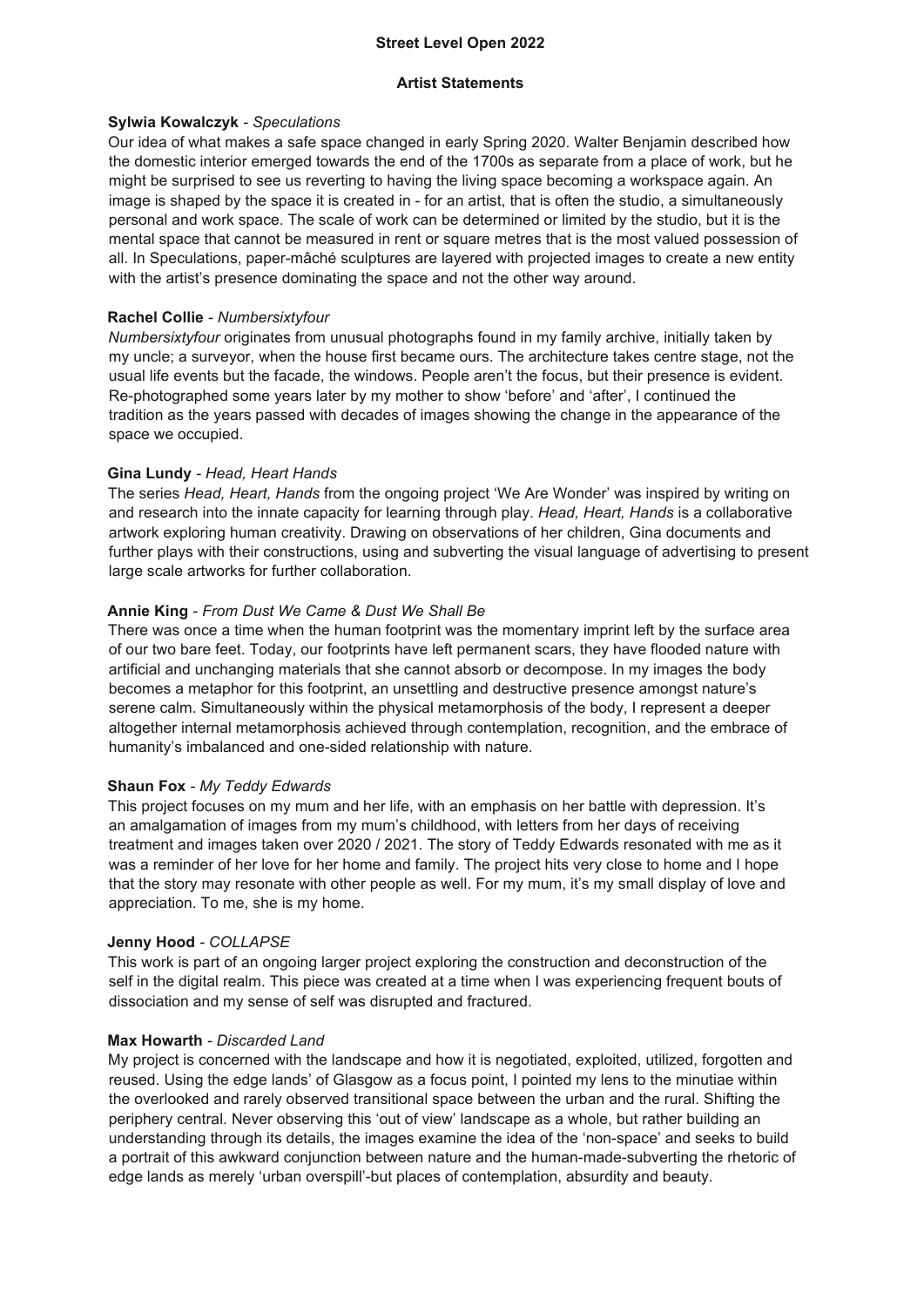### **James Pfaff** *- Photography and its Territories*

*Vermilion Suite* is a suite of five works celebrating vermilion–a colour very special to the Japanese people. From the suite, I have selected two photographic works both firmly positioned in photography's expanded field. *Vermilion Byobu* plays with the graphic elements so pronounced in Japanese design and is illusionary in nature. *Two Times, Pilgrimage (Vermilion)* is work about change. The rock was photographed in 2018 after a long walk and is situated close to Noguchi's studio in Japan. The biomorphic line representing the walk and added two years later in 2020, completing the work.

### **John Perivolaris** *- The Other City*

The images on show were all shot in Glasgow and are part of a larger series of photographs entitled *The Other City,* a series shot in a series of European cities based on the idea I have followed through several suites of photographs of all the cities represented merging and dissolving into each other through the photographer's memories and dreams to become The City. There is an accompanying artist's book of this project.

### **Steven Robertson**

My images focus on the quiet, solitary moments we have endured that are now slowly changing back. Will things be the same as before, or have we been altered forever? Having previously been interested in mostly de-populated places and structures, I found myself wanting to capture life in my images now.

### **Vachagan Meloyana** *- Masculin/Feminin*

This series of images captures the tension present in male/female relationships today. The dancers explore their gender roles, before trading clothes. The images capture the push and pull of the masculine and feminine polarities and ultimately their reversal.

### **Paul Gorman**

I was standing on a hill in Glencoe to make work at a place where lots of tourists kept coming past & just stopping for a minute. I was thinking photography couldn't catch what I was feeling at that moment. I was trying to be open, porous. I was shocked that everyone else around would just come along & take a snapshot & leave. I started to think about how we look at a photograph's significance, a record of an experience. But in those instances, the vernacular snapshot had become the substitute for that moment. The images are double exposures made by removing lenses, & opening shutters to let unfocussed light back onto the film. The process makes for the bleaching of the initial exposure. This makes for a hazier depiction of the landscape, one that perhaps allows for a longer gaze and contemplation.

### **Zeno Watson -** *Man in the Hat*

This set of photos are part of a larger personal piece of work titled *Man in the Hat,* which I have been working on for the last couple of years. It is a self-portrait, documenting my moving through my beloved City of Glasgow and my state of mind, depicting the lows and highs, dealing with fear, isolation, feeling useless, and trapped in my city and my mind.

### **Alasdair Dimmick** *- Lagoon*

During the pandemic, I started making my double exposures from black and white 35mm photographs I had taken before and during the pandemic, layering them together in Photoshop to create the series *Lagoon.* The artworks subscribe to the surrealist genre, creating dreamlike - and in some cases, nightmarish - landscapes.

#### **Julie Laing** *- Low-Sodium Nights*

I've been working on *Low-Sodium Nights* since 2015*,* documenting low-pressure sodium streetlights as they are phased out. The unique monochromatic nightscapes they make have been described by some as 'depressing' and my investigation began as an unpacking of this response. In the process, my negative impression was transformed, and I now experience the orange-yellow glow as uncanny, but beautiful. Negative environmental impacts, however, mean that the bulbs are no longer produced and will inevitably be replaced. During lockdowns, I took my daily exercise at night, exploring with my camera empty low-sodium spaces and the images I made then, and since, are inflected with an unforeseen way of seeing our world.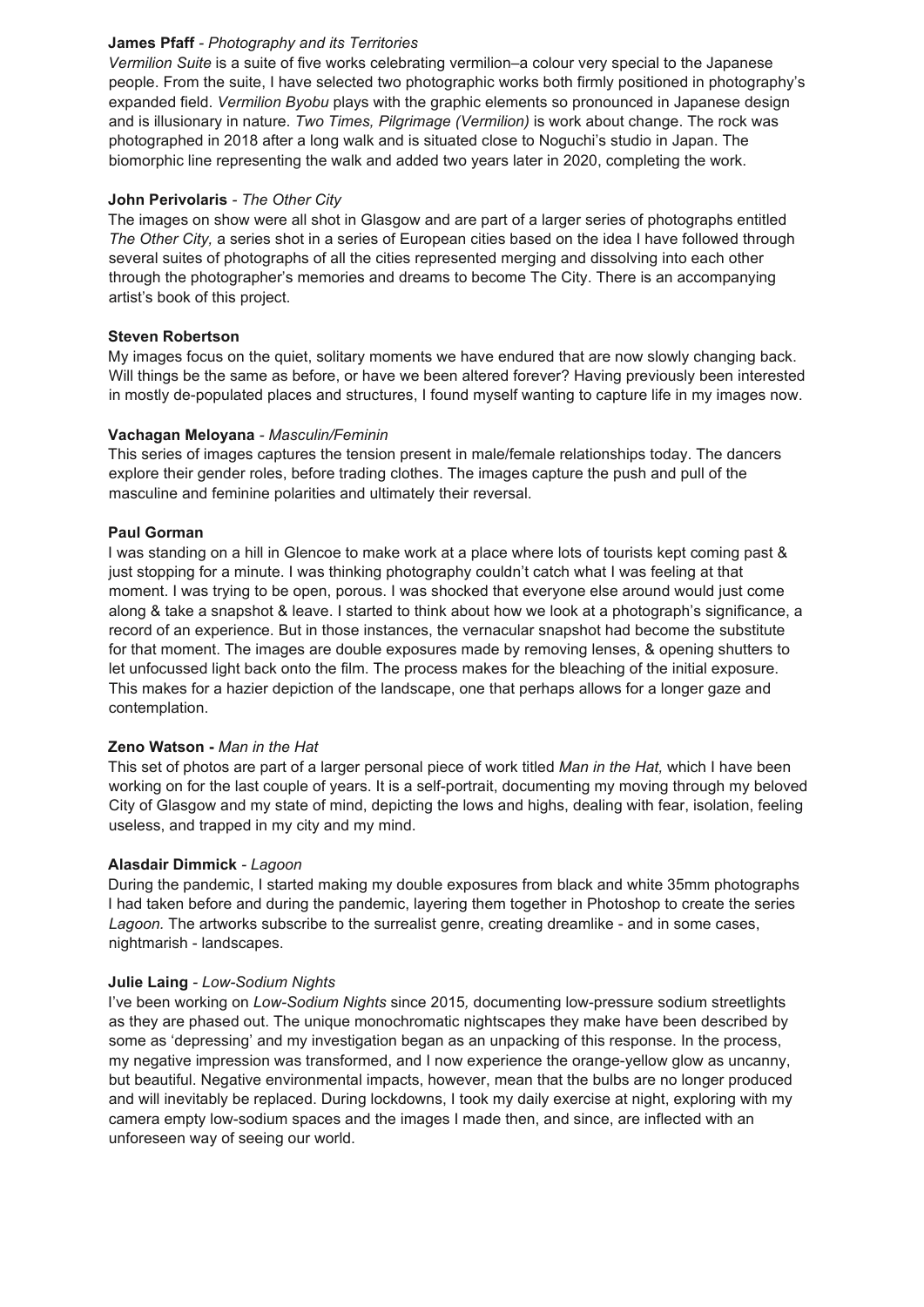### **Danielle Macleod** - Guardians

*Guardians* explores the reconstruction of the artist's identity after leaving her Christian faith and explores the nature of belief as a space between reality and imagination. Masks, constructed mostly from natural and found materials, manifest spirituality outside the bounds of organised religion. The making of a mask begins as a re-moulding of a belief. As soon as it is worn, an entity is called into existence that has movement and life. Old gods have been replaced by new ones, not ones of authority, but of inspiration.

### **Margaret Diamond**

*Penthouse Blues* is a snapshot of mundane life carrying on while the outside world is shut out. The sun is shining, the blinds are drawn, and the afternoon television is on. The poetic swirl of the window cleaner's work silhouetted through the overwhelming blue of the blind plays on the emotions in the elegant, but disturbing image.

### **Philip Gibson**

This photograph is part of a series of works that consider everyday life through the shared experience of the pandemic. The image is relatable and familiar, but in viewing it through the lens of isolation and quarantine, it begins to feel uneasy.

### **Sarah Hepworth** *- Submerged / Surfacing*

Moments in domestic space during lockdowns and periods of working from home in 2020. Patterns of condensation on a window create a feeling of being underwater. A light reflected from within the room, and the windows of a building opposite, suggest the unseen presence of other people.

### **Mandy Edwards** *- Another time of Being*

This is a body of work created from the beginning of the pandemic through to 2021 in the village of West Kilbride, where I live. This was a collaborative project with local poet Libbie Fisher. The project reflects the different stages of the pandemic, from shooting the elderly and shielding the community through windows, social distancing walks on the beach, and the stark reality of empty halls waiting for the vaccination programme to roll out to the day of freedom where hugging was allowed once again.

### **Mark Vice** *- Supernova*

This series of images is an exploration of our relationship to the universe, in both physical and spiritual senses. In what seems like an increasingly chaotic world, full of increasing media consumption, fear, distrust and isolation it is all too easy to forget about the true nature of our human experience here on earth. When I feel a lack of connection to humanity or nature, I find looking out towards the night sky a comforting and reassuring act that grounds me-it reminds me of the sublime nature of our universe and makes our small and dense human problems melt away in an instant.

### **Ian Waugh** *- The Cleared Country*

Scotland's last great wilderness, Sutherland is dominated by Europe's largest blanket peat bog. The Flow Country is of undoubted environmental significance, storing more carbon than all of Britain's woodland combined. Yet Sutherland's sparse tundra is further explained by the violence of the Highland Clearances, when ancestral villages were destroyed to clear space for more profitable livestock, reducing a once-thriving community to a forgotten and ghostly hinterland. As the wind howls and the mind fills the vast fragile land, The Cleared Country explores contrasting aspects of Sutherland's identity which resonate through the experience of her wild landscape today.

#### **Colin Templeton** *- Room to Live*

I've been documenting the Wyndford Estate, in Glasgow, since February 2021. The four iconic 26 storey towers have recently been earmarked for demolition. Many will miss these buildings when they are gone. I made this image on the morning of 24th February 2022, the day Russia invaded Ukraine.

### **Gemma Dagger**

*Village Dust (and the way things were)* explores a sense of liminality; a transitional place, transcending the fluidity of life and death; a place of disconnect, deep-rooted in magic and beauty.

#### **Calum McFayden** *- Between Two Waves*

While in Lockdown I spent a considerable amount of time in the bath. A great place for reflection and a great place to die.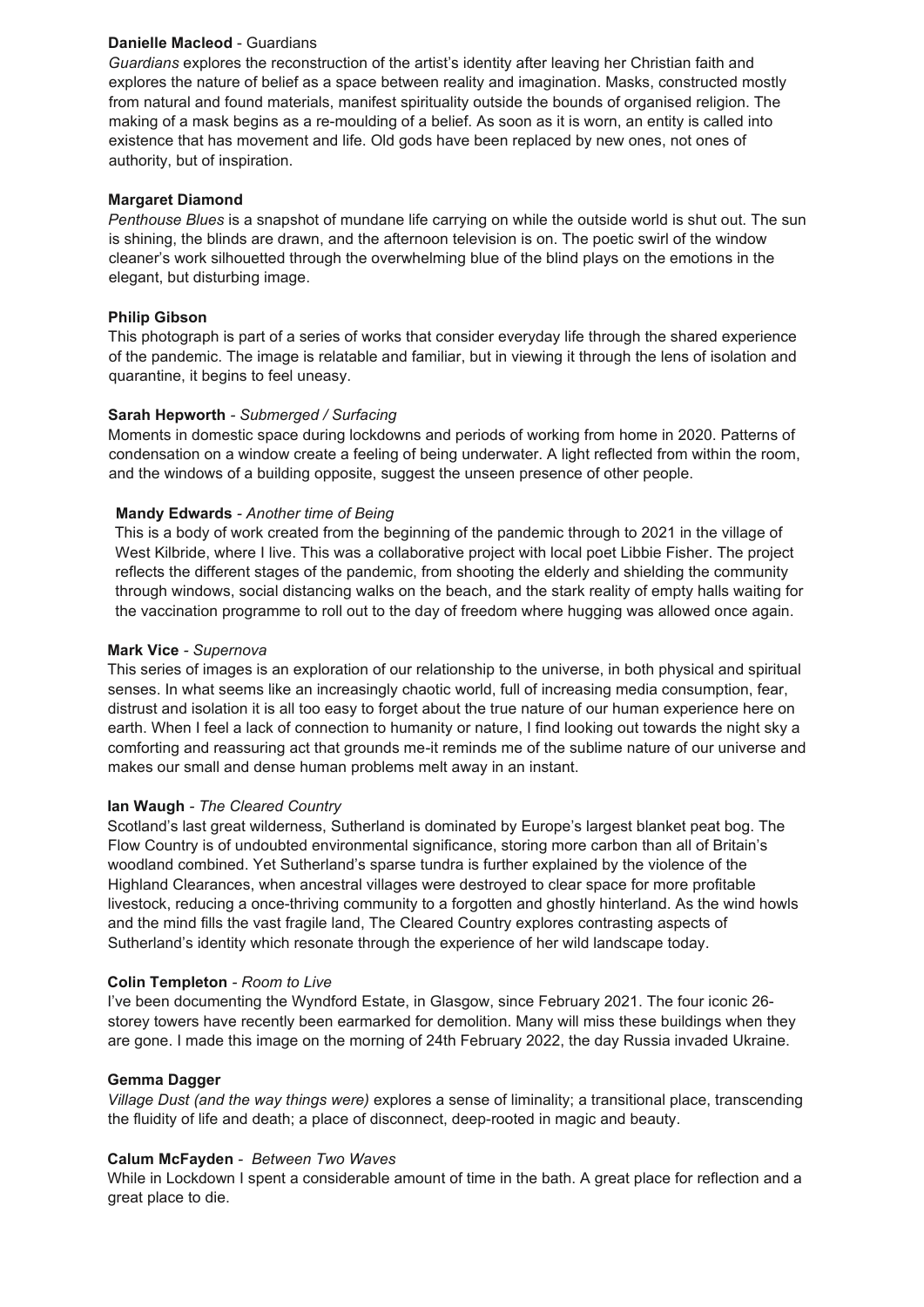### **Olle Borgar** *- Border*

As the UK negotiated to exit the EU, I photographed the vegetation that grows along the Irish border, the only land border between the two. I rewound the films, crossed the border and walked back to the opposite side, exposing the films again. *Border* displays double-exposures where the landscapes overlap, complement and erase each other. It is unclear where the different elements of vegetation originate, resulting in abstract views. Borders form systems on which cultural, economic and social identities are formed. The images create an analogy to the complexity of Brexit and the uncertainty of the process.

### **Robert Henderson**

I am a photographer and leadership coach/psychologist. My primary photographic interests are in ideas of identity, individuation\*, unearthing of the hidden in self and society (Shadow\*) and the interplay of opposites. As a white European male, the struggle for any awakening and liberation is challenging. Development and learning have often been about fulfilling the expectations of others. Liberation, if such is possible, relies on liberating oneself while also liberating others from efforts of control and domination. Photography, reflection, dialogue, exchange, and night walking with other people are some of my acts in that direction.

*\*Individuation and The Shadow are central ideas in the work of the psychologist Carl G Jung*

### **Brian Craig** - *Signs of Life*

I use Byrehill Industrial Estate, Kilwinning as part of my regular running and dog walking routes. *Signs of Life* has developed through those pursuits over the last two years through the various lockdowns. I started photographing evidence of the area being used in a low-level way and by people leaving their mark on the environment - fly-tippers, vandals, dog walkers, playing children and passersby have all left signs of their activities. I have been recording them without comment or judgement but through the eye of a photographic artist looking for subjects that I can relate to. Things are about to change though as the whole industrial estate has been designated for housing, and the dynamics of the area and the use of the land will change once again.

### **David Palmer** *- Loch Slapin Shore Triptych from Skye in the Time of Covid*

These photos are a selection from my third trip to the Isle of Skye during the pandemic. Classed as shielding due to chronic disability, I was fortunate to have friends who gave me refuge on their croft, and an opportunity to concentrate on documenting my time in isolation. The initial photographs were landscapes, expressing joyful escape from urban imprisonment, but latterly the subjects had become more meditative and intimate.

### **Paul Wotton** *- Regeneration*

A major part of the response to the climate emergency and loss of biodiversity is afforestation. Scotland's commercial conifer plantations are increasingly being replaced by native species. These images, from Mull, were a response to this, to war in Ukraine and poetry by Alasdair C. MacIlle Bhàin: gleannx (part, translated from Gaelic by the poet) from 'maim-slè' (pub. Theatre Gu Leòr, 2021) I didn't expect you to abandon me when the soldiers came–those stocky soldiers who took root in a place they don't belong. They've taken advantage of me. They've ruined me. A filthy, foreign phalanx invading every part of me.

# **Susan Mains -** *Morning Light at The Aero Cafe The Aero Café in Leuchars, Fife*

As cars hurriedly passed by outside, I was struck by the ethereal light and tranquillity of this special place. Family-run cafes like this have continued to be a crucial part of communities and I silently

celebrated its survival despite the Covid-19 pandemic.

### **Roddy McKenzie** *- Breathe Easy*

The dominant narrative is that we are the first country to emerge from the Covid-19 pandemic although the UK Governments own policy document Living with Covid-19 does cast some doubt. "Living with it" is used as part of everyday language; to "live with something" means "to accept or continue in a situation that is difficult or unpleasant". Synonyms include to bear with something; to endure it; to suffer it; to accept it; to be resigned to something; to tolerate it; to face up to something unpleasant. There is a world of difference between learning to live with a virus that is still circulating and pretending it no longer exists. Not quite time to breathe easy.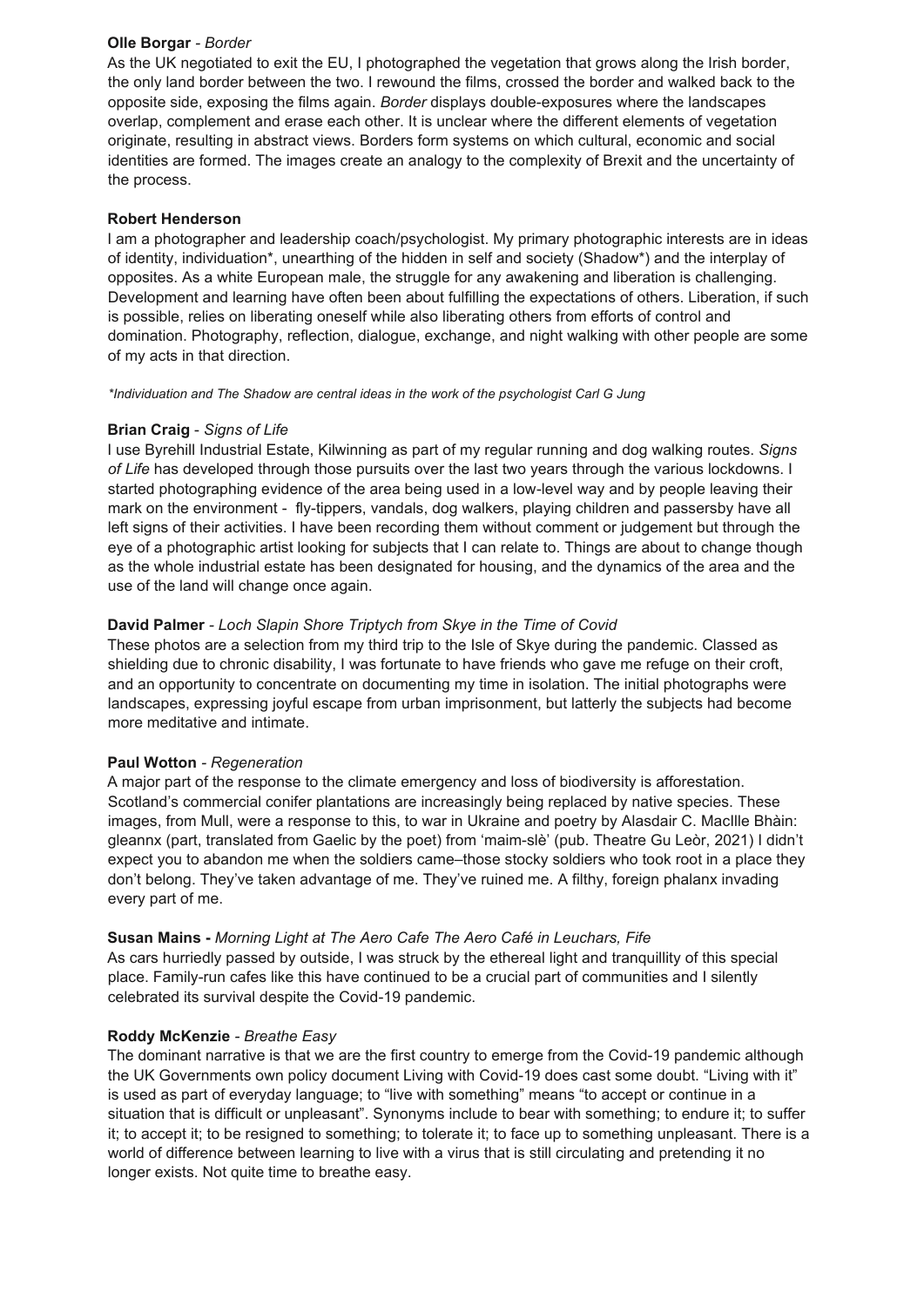### **David Buchanan** *- Unnatural Nature*

What is natural? A lone hill walk provides a sense of the wild, but it follows a beaten path, and what about that close-cropped grass? Previously dismissed as wasteland, bogs are now considered biodiverse carbon sinks with cultural significance, and many areas of land are actively managed to be "natural". Our gardens are full of cultivated exotic plants. What sustenance do they provide to our native wildlife?

### **Craig Buchan** *- Transition*

These images come from a documentary project called *Transition*. As we face a global climate emergency this project looks at Scotland's transition from traditional fossil-fuel-based industries to greener renewable energies.

### **Andy Dawson** *- Votive Offerings*

Archaeologists find buried objects in water which have been left as Votive Offerings to the Gods by ancient peoples. In my photographs, I have used a photographic print of a suggested Votive Offering in the foreground of a shot suggesting where such an offering could be made. I have not restricted the series to ancient sites and have not restricted the objects either. Maybe if we all respected the Spirits of the river and the Fairies of the lake we wouldn't throw traffic cones or shopping trollies into them, nor allow effluent to be discharged into the water.

# **Erin Semple** *- made and remade (work in progress)*

An exploration of place and imagined memory.

# **Sandy Wotton** *- LICHEN ALERT*

This spring, enjoying a long-overdue holiday on Mull, I observed the many and diverse species of lichen, thriving there. I have a long-held interest in lichens, their lives lived in the slow lane, surviving against the odds in extreme environments and climatic conditions. Already, in a reflective mood with all that has happened in the last two years around the pandemic, the urgency of the climate crisis and now an ongoing war in Ukraine, I wondered if we humans could learn a thing or two from the symbiotic, ever-evolving, adapting and resilient lichens.

### **Frances Scott** *- Undertow*

*Undertow* documents the changing relationship between an islander and her home, as she walks the coastlines of Orkney, an archipelago situated near the north coast of Scotland where the North Sea meets the Atlantic. An undertow is a current beneath the surface that sets seaward—something which will take hold of you and pull you in, but only if you decide to put your feet into the water. This series considers the nature of belonging, and how it can be formed anew, by walking the brink where land meets the sea.

### **Chris Leslie** *- Never Again*

In Bosnia, you are never far from a cemetery. The tradition of burying the dead close to the living is long held. Besides graves and tombstones, many cemeteries also house monuments dedicated to the victims of fascism from WWII. In 2022, thirty years on since Yugoslavia dissolved and the last war in Bosnia began, Ethno-Nationalism is once again on the rise and Bosnians fear war could return. Elsewhere an invasion and bombardment by Russia have just destroyed much of Ukraine. Today Bosnia's cemeteries with their warning monuments rest peacefully but sadly ignored. Their cry of *Never Again* is now completely redundant as the flames of war are once more ablaze as the victors of fascism march on.

### **Paul Gorman**

I was standing on a hill in Glencoe to make work at a place where lots of tourists kept coming past & just stopping for a minute. I was thinking photography couldn't catch what I was feeling at that moment. I was trying to be open, porous. I was shocked that everyone else around would just come along & take a snapshot & leave. I started to think about how we look at a photograph's significance, a record of an experience. But in those instances, the vernacular snapshot had become the substitute for that moment. The images are double exposures made by removing lenses, & opening shutters to let unfocussed light back onto the film. The process makes for the bleaching of the initial exposure. This makes for a hazier depiction of the landscape, one that perhaps allows for a longer gaze and contemplation.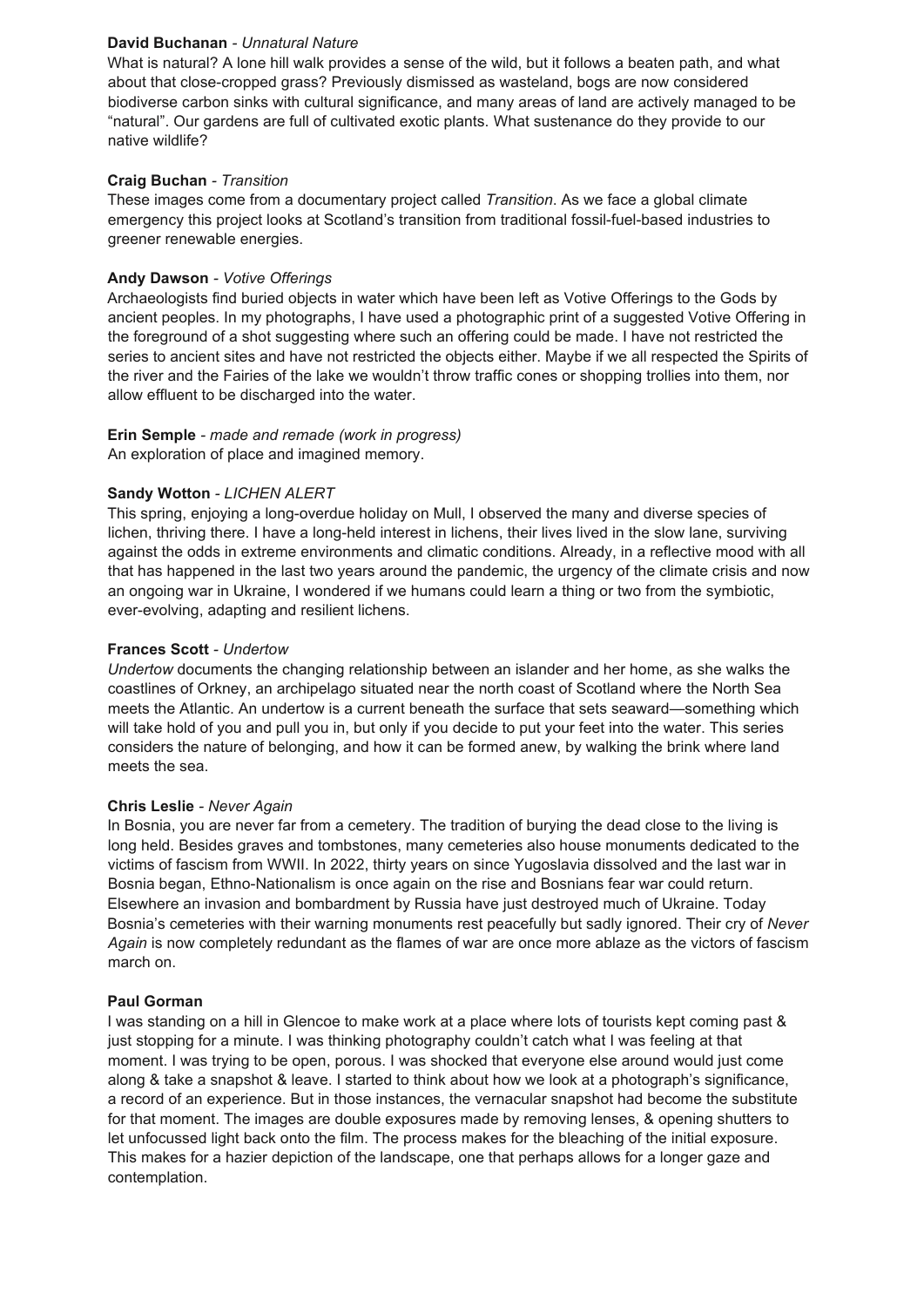### **Michael Skeen**

One of the ways I (tried to) stay sane during the last few years was by making daily ink drawings, which functioned as a form of mindfulness or meditation. These works were made by taking negatives of the drawings into the darkroom and using bits of them as components to construct new compositions. Using the negative, easel, enlarger and multiple exposures to make work in an intuitive flow state, the resulting works are unique photographic collages.

# **Ian McKinnell** *- Imagined Landscapes*

This is a series I started during the COVID lockdown, when I could travel nowhere, except in my mind. The images are based on my earlier travels around the west coast of Scotland where I collected images "on the run" using my smartphone, often visiting neglected or derelict sites where I would find textures and colours of decaying wood, crumbling concrete and rusting hulls. Locked down, I used my imagination to create from these images landscapes that no one can visit but which evoke a feeling of a world between mountains and sea.

# **Douglas McBride** *- Nature Morte*

Archaeology is a monochrome record of photographs made on daily walks. The word archaeology hints both at discovery and painstaking exploration of layers in searching for clues of things long gone, a highly appropriate metaphor. There are overt images such as skulls and footprints but also traces of more fragile remains. Contained in many of the pictures are many repeating motifs for example an eye which keeps materialising. The heavy printing inevitably hints at backward thinking (archaeology again) and perhaps at regrets or misgivings.

# **Des Kodur**

I am an active member at Street Level Photoworks' production facilities. My background is in teaching and freelancing for local and national newspapers as well as commercial clients. More recently I have been pursuing personal projects and I've self-published several zines and photobooks, including Mothertounged, Heliotrope and Hill Farmer. Recent exhibitions include Mothertongued at St. Andrews Building, the University of Glasgow in 2019.

### **Ross Samson - Sign of the Times**

Some photographers hoped to document the time of Covid. As a former historian, I found this naïve, destined to produce a series of empty streets or a sea of facemasks. I sought clues to answer bigger questions. Why? Why us? There should be signs left by mystics, prophets, and seers. The signs were everywhere, but were they the answers to different questions?

# **Allan Sutherland - Vietnam: Time Past in Time Present**

Commenced in 2020 as an improvisational engagement with 35mm monochrome film, the work is an improvisatory dialogue with the negatives to realise their apparent and hidden content in a tangible form, such as prints and photobooks. While capturing aspects of Vietnamese society and its environment, the photographs inevitably recorded the etched, embodied traces of the country's endured history, a history that included the Vietnam War and the subsequent US embargo. War's persistent destruction has currently become horribly, tragically extremely pertinent*.*

# **Ailsa Robertson - Crow on bare branch takes flight**

An original cyanotype Diptych printed on 100% recycled, handmade cotton rag paper. The work is inspired by the poet Matsuo Basho's (1644-94) Haiku poems of the natural world and my local corvid community. The photos were taken during the work from home rules, through the window of the room I have used as an office.

### **Angela Catlin** *- STILL LIFE*

For two years Henry Bell and I documented the pandemic in Glasgow through his poems and my photographs. In dialogue with each other and the city around us, we recorded our shared isolation, the panic of the early pandemic, the unease and the peace of lockdown, the increasing frustration and political anger and the astonishing highs and lows of a country going through a historic crisis. The photographs and poems in *STILL LIFE* offer a glimpse of the grief, fear, solidarity and moments of joy, that the experience of Covid-19 brought to Scotland.

### **Morwenna Kearsley** *- Notch Code*

*Notch Code* is a photographic exploration of materials, both as subject and as the outcome (the photographic negative and print). The series centres on a collection of still lifes, featuring discarded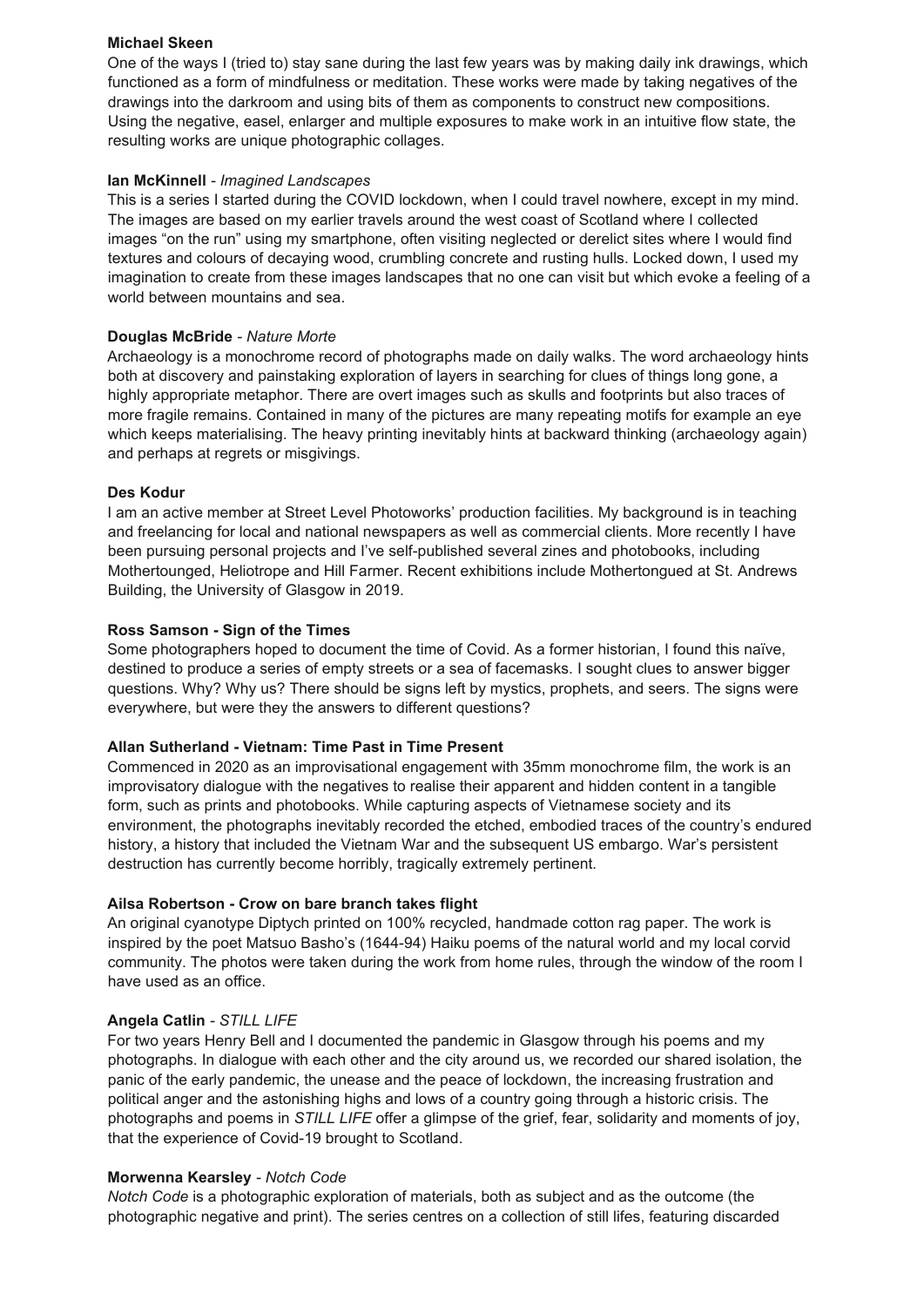materials such as bubble wrap, paper scraps, insulation material and dust. This is a reference to the earliest examples of photography in the 1840s, most notably by William Henry Fox Talbot, which often featured collections of glass and ceramic pieces. In place of these expensive domestic objects, I have presented discarded man-made materials that will most probably survive on our planet much longer than us. They are photographed in a deep black, shadowy environment that could be a museum setting, an archive or an imagined dream space.

### **Paul Walton**

*Cumulonimbus* - Staggered half-frame panorama of storm clouds over the re-developed Gorbals (Toned cyanotype contact print)

*Pond Ice* - Melting December ice fragment from New Victoria Gardens allotments, South Side Glasgow. (Photogram)

*Zooplankton 1945* - A microscope slide of Atlantic zooplankton, made in 1945 just as the Trinity Nuclear Test signalled the beginning of the Anthropocene, and all subsequent living organisms incorporated atomic-bomb test radionuclides in their bodies. (Slide placed on photographic enlarger stage and then projected onto paper)

### **Indre Hilara Bylaite** *- Lockdown*

This series started at the onset of the national lockdown in 2020. It became even more important when I received a government letter advising me to start shielding immediately. I made a portrait a day which was posted on Instagram. Altogether there are 117 self-portraits of the good days, the hard days as well as images of my surroundings. My story feels so insignificant looking at the bigger picture, but I know many individuals like me felt invisible, bored and a little bit forgotten. Telling my story through these self-portraits made me believe that I exist and that I am here now.

### **Rebecca Milling** *- Lockdown Pub Crawl*

*Runner* is a series of work was made during the ongoing COVID pandemic between 2020 and 2022, initially using restricted outdoor exercise windows as an opportunity to make photographs while out running and cycling. To remain lightweight, flexible, and low key, all images were made using a mobile phone, mixing these images in a camera roll folder with note jottings and other mundane daily images. These periods of exercise served as a vital mental escape and a chance to leave a small one-bedroom flat for a wider world, albeit one with limited human contact.

*Lockdown Pub Crawl* documented the closure of pubs in Edinburgh from February to April 2021 during the covid lockdown. I photographed 30 closed pubs in the evening when they would usually be vibrant, busy centres for people meeting up and spending time together. The series was initially exhibited on social media. I posted the photographs at times when I would have been likely to have been 'down the pub,' inviting people to share their stories of nights that they could remember in particular venues.

### **Philip J Lavery -** *Unpossessed Places*

While working on my previous "Unpossessed Places" series I was reminded of dreams I had as a child of flying high over unknown places and how they once held hope of escape. These thoughts dragged me back to my hanging as a two year old and the text just wrote itself. And, as I wondered about memory and truth. How memory, like the lens, edits and distorts. And, how with each recounting, it's rewritten, reordered and corrupted in subtle imperceivable ways. Another memory arose, one of walking along that shore path beneath its sunlit tree canopy and how wonderful it felt to be free.

### **Thomas Hutton -** *Queer Intimacy*

This series follows my three queer flatmates during the Covid-19 lockdown in Edinburgh. The photo series displays queer relationships as intimate and playful, rather than overtly sexual or embroiled in heteronormative tropes.

East Lancashire, England during the Coronavirus pandemic. Looking at themes of class, diversity and culture the project is presented as a tabloid newspaper to reference the working-class roots of both the food and tabloid paper itself.

#### **Ross Finnie** *- Runner*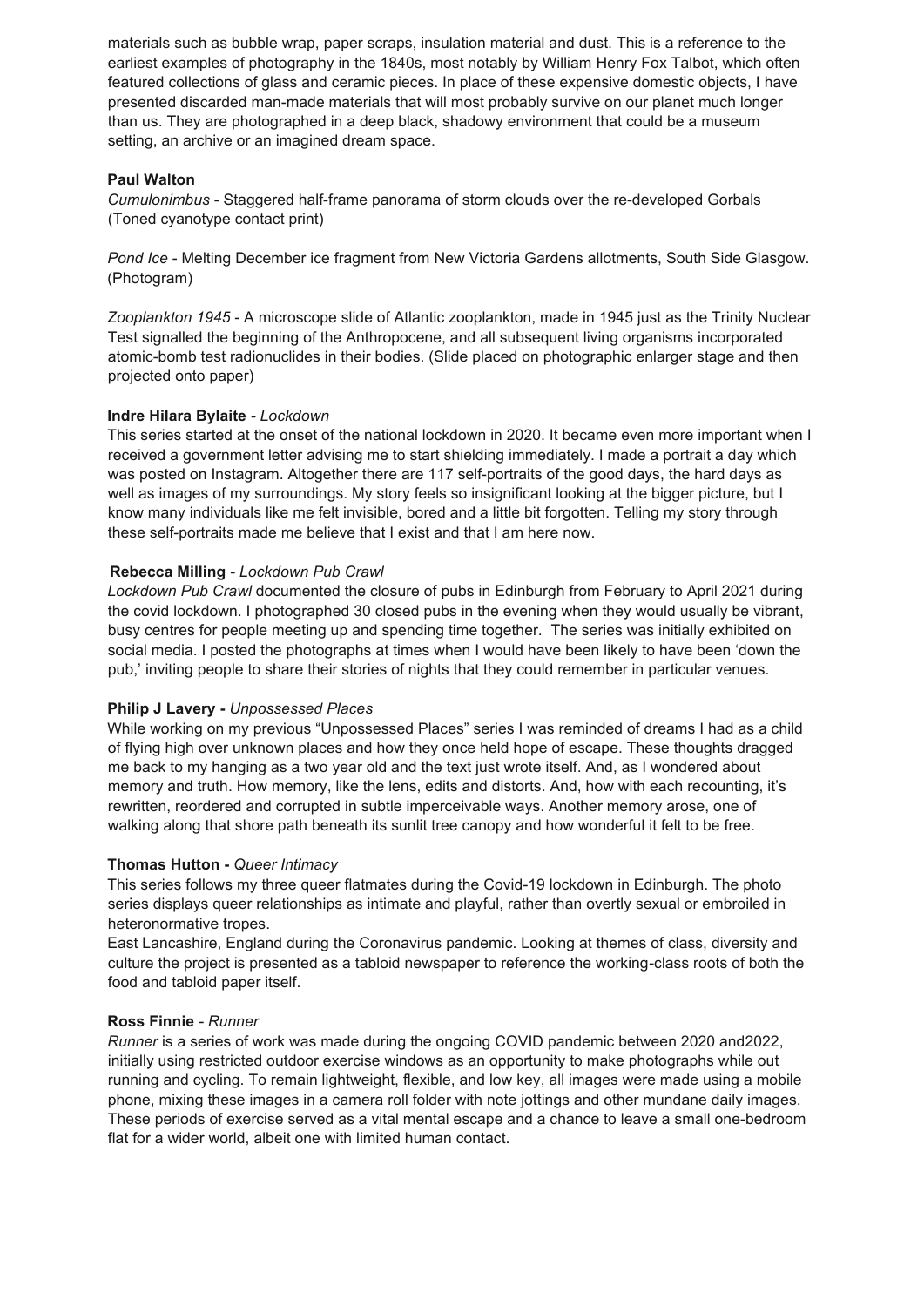### **Duncan Thompson** *- Fish Out of Water*

This documentary project examines the role of the fish and chip shop within the local community in East Lancashire, England during the Coronavirus pandemic. Looking at themes of class, diversity and culture the project is presented as a tabloid newspaper to reference the working-class roots of both the food and tabloid paper itself.

### **Robin Mitchell**

*Life's a Beach (But the Seas are Getting Choppy!)* was made in response to a challenge set by Glasgow photographer Colin Gray during the early days of lockdown. It is a self-portrait representing a life of relative ease under threat during turbulent times.

# **Katy Bridgestock** *- Tiny Pub Project*

Just before the pandemic started I had arranged a photoshoot with pals at The Laurieston. The pubs shut the weekend we were due to go, and we all stayed inside instead. I found some photos taken the previous summer and decided to re-create my own pub. I made a small model using a collage of the photos and my own hand-drawn pieces, which I then lit it from the inside and created the scene.

### **Martha Orbach** *- To Build a Home*

This project is about homemaking amidst the climate, pandemic and migration crises. Drawing on my Jewish heritage, environmentalist upbringing and experience of being a domestically incompetent new mum trying to make a home. It explores the process and work involved in building a home, and the incessant push-pull of order and chaos. I grew up with an environmental apocalypse on my horizons and this work explores attempts to piece together a home from the fragments, utilising the flotsam and jetsam of my domestic life, woven into small structures which explore possibilities of multispecies habitation.

### **Gringuts** *- Laboratory of Feelings: Sheep's Confessions*

This series aims to unveil the story of the generation who grew up at the feet of the agonizing red empire beyond the iron curtain and who experienced adolescence and youth on its ruins, trying to navigate life in the newly discovered free world of the West. The work is trying to unveil the soul of the generation, which is prone to self-destruction and cynicism, even nihilism, driven by the principle of fleshly pleasures and a sense of inferiority, infused with the necessity for dominance and selfpunishment. Everything within this generation lives on the border of opposites.

# **David James Grinly** *- SALVE*

*SALVE* emerges from the dank shadows of the Enlightenment, illuminating the murky present with the stolen solar liquid of the southern Renaissance; re-Searching among the surviving fragments of Europe, in the time that remains. This work re-images the contemporary photographic by navigating the neobaroque seductions of the medium, assessing its potentialities in relation to faith. *AVLA* is a photobook which uses the 1610 Vespers of Monteverdi as a guide to the organisation of images. *Verbacruce* is a series of woven photographs which apply an injunction to prayerful contemplation while working on palm leaves, given by the Desert Mothers and Fathers.

### **Lea Mariella** *- Ordinary Intimacies*

Having to shield after the end of lockdowns because of health conditions, I started documenting my partner around our flat. Progressively returning to going out, I noticed a pattern between the images I took while being inside and the way I re-directed my camera towards the outside. This observable association between "home" and surrounding nature became a photographic series. The visual selection of mundane moments and details intends to communicate the intimacy of our relationship,

both encapsulating my current everyday routine at the time and the affection and serenity I feel for him when surrounded by nature.

### **David Kirk**

I've been taking photographs for almost as long as I can remember. More recently taking an interest in abstract and Intentional Camera Movement (ICM) images, invoking different thoughts and feelings that these abstract images create. These comprise a part of a series of ICM images around the struggle of mental health, particularly about lockdown, isolation and the feelings of separation and loss.

### **Eddie Brooks** *- Languishing Between Moments*

This series of work was shot on a SMENA Lomography camera gifted to me at the beginning of 2020. This intimate series of work captures friends and lovers in unguarded moments, during a period of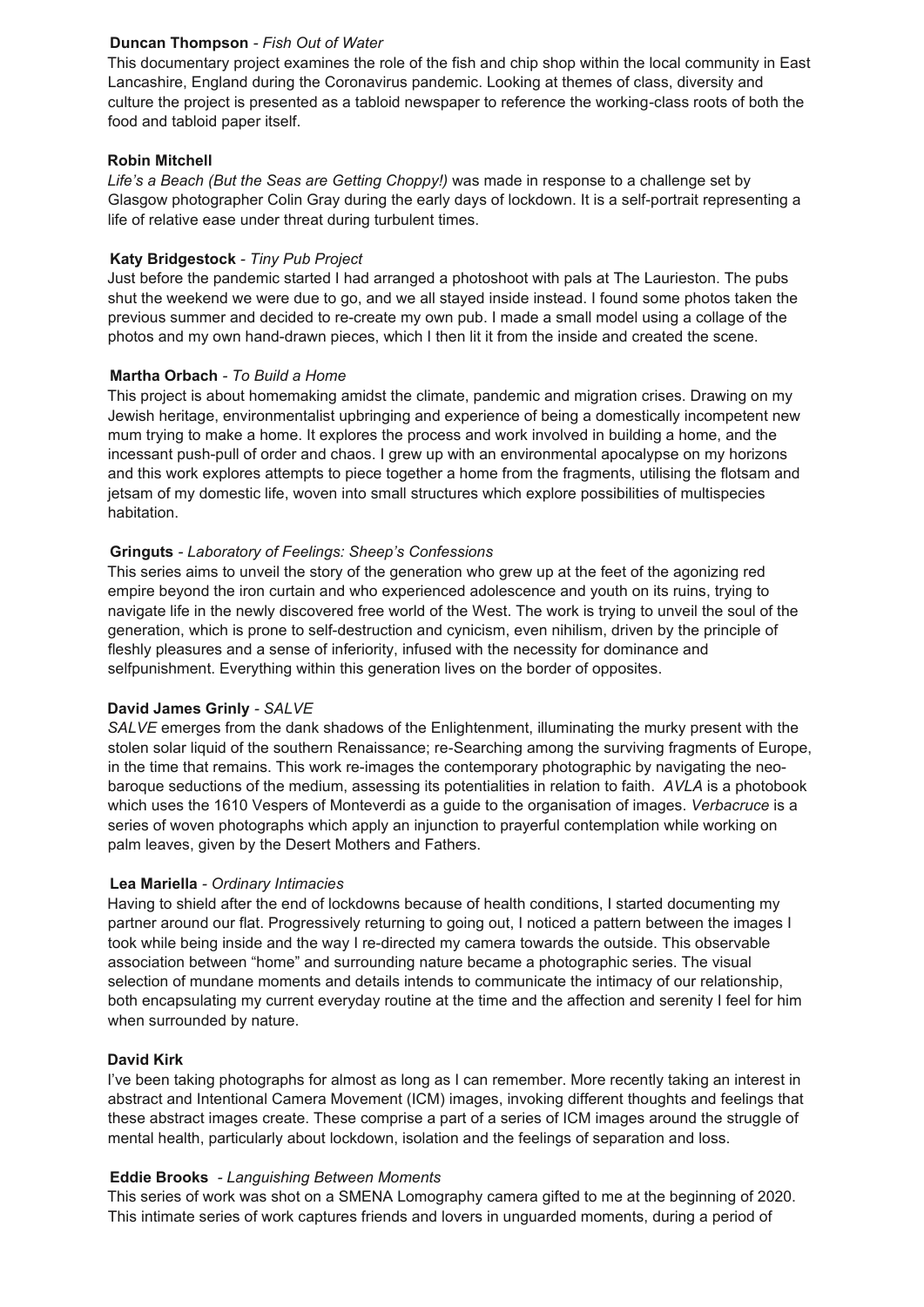tense isolation and unprecedented uncertainty. The photographs remain unedited, in their pure state, as I experienced them. These tender moments of respite serve to stretch the fleetingness of the instant into perpetuity. Shooting entirely through instinct, there is a spontaneous and romantic quality to the images that capture the languid elasticity of youth.

### **Angela Catlin** *- STILL LIFE*

For two years Henry Bell and I documented the pandemic in Glasgow through his poems and my photographs. In dialogue with each other and the city around us, we recorded our shared isolation, the panic of the early pandemic, the unease and the peace of lockdown, the increasing frustration and political anger and the astonishing highs and lows of a country going through a historic crisis. The photographs and poems in *STILL LIFE* offer a glimpse of the grief, fear, solidarity and moments of joy, that the experience of Covid-19 brought to Scotland.

### **Donnie MacLean** *- Ambedo 2022*

With an approach to street photography with the use of a Holga lens, which has been fine-tuned and adapted for over a decade, this selection of recent images from *Ambedo 2022* continues to reflect on life through peripheral figures who pass us by each day. The faces of strangers, in a time which sees a global pandemic fade into continued existential threats from genocide in Ukraine to the cost of living at home, project a weariness which has been growing for several years. As we live our own lives, focused on our fears, we don't always notice those with whom we share the street.

### **William English -** *People on the Street*

This is a simple black and white photographic study of people on the streets of Glasgow during Covid-19.

### **Nicola Stead** *- Stories of Govan*

I have been taking portraits of residents in Govan as well as gathering their stories during the Covid-19 pandemic, highlighting the resilience and strong community spirit that Govan has shown throughout. Rebecca has lived in Govan for twelve years. Being a single mum with three kids, the pandemic has been a struggle. Rebecca has been using the Govan Help food bank throughout the pandemic which has been of enormous help. Lauren is a lifelong Govan resident and works for the local organisation Make Do and Grow. Lauren believes that Govan has and always will have community values at its core.

### **Wullie Elliott**

As a street photographer with a leaning toward showing others (non-Glaswegians) the face of Glasgow that they rarely (in my view) see or identify. The rally in George Square that day allowed me to show the possibilities that a friendly city has to offer. Images such as those I was allowed to take that day, I feel show that we are a safe place for people from different countries, or other creeds and orientations could feel able to express themselves openly and honestly. Hopefully, the images capture the intention of the photographer, which is to show the emotional aspects suffered by those involved in an ongoing conflict.

### **Connor Davidson** *- Ground Control*

*Ground Control* is a pair of images trying to address the loss of escapism and culture creation that young people have experienced over the past two years due to the closure of nightlife venues. The first image sees a literal visual translation of losing oneself in the enclosure of euphoria, whilst the surreal colour scheme in the second image takes the viewer into a stylised representation of the mind. The photos were taken on 25-year-old film which has led to increased grain artefacts and

# unpredictable colour representation.

### **Niamh McInally -** *The Loss of the Beautiful Game*

This series explores the sense of loss experienced by a cross-section of football supporters from the area of Cumnock, Ayrshire due to the negative impact caused by the global pandemic of 2020 / 2021. These supporters of Cumnock Juniors Football Club display a form of community spirit and camaraderie, joined in their optimism and enthusiasm for football. The football club is an essential part of community life in the town and brings a sense of belonging to the supporters. As Jock Stein rightly said, "football without the fans is nothing".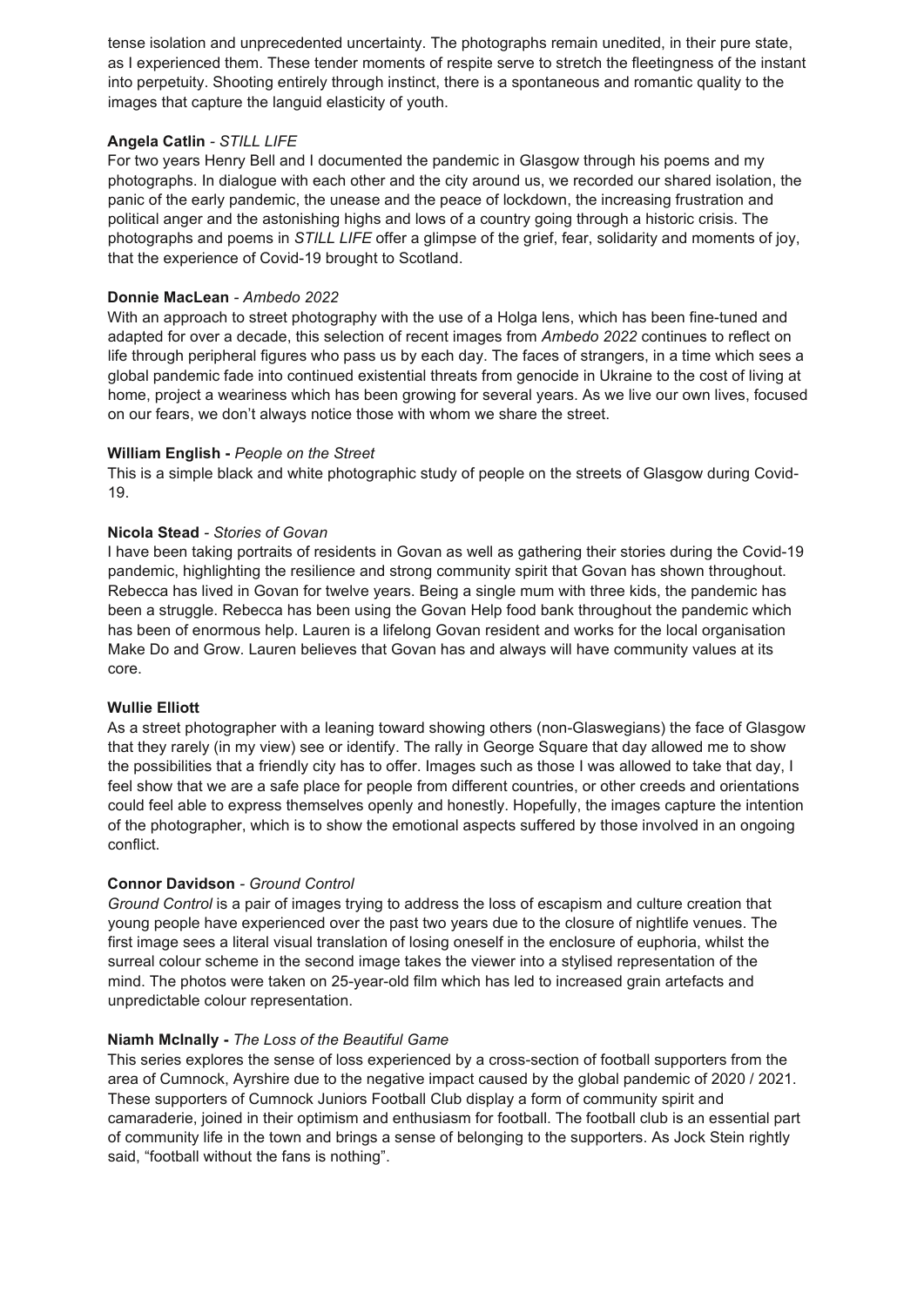### **Michael Rankin** *- Inside Maryhill*

*David (August 2021)* from my project *Inside Maryhill*, looks at the life of the people that work and live in the Maryhill area of Glasgow while aiming to challenge preconceptions about the area.

### **Elliot Hetherton** *- Down on the Street*

*Down on the Street* is part of an ongoing project composed of street portraits taken around Glasgow city centre. Each portrait features a stranger encountered while walking around the city, someone who has in some way caught the attention of the photographer and gives the viewer a chance to contemplate the unknown intricacies of the life of a total stranger.

### **Sophie Stewart** *- Unskilled*

This project was kickstarted when the term 'unskilled' was brought to my attention in early 2020. It was announced that a new immigration scheme was to be introduced in the UK, which would be partially based on fitting the required 'skill' level and earning over £25,600 - most key workers; including NHS nurses and carers, actually earn under this amount! It is said that the definition of an 'unskilled' worker means; "people who have no particular work skills, often lacking in education or experience". Labelling people as 'skilled' or 'unskilled' blindly forces a value on an entire group of people, disregarding each individual's capabilities and circumstances. I also find that this labelling allows dehumanising to become normalised, creating a negative association between a person and the work they do.

### **Alasdair Watson**

*COP26 -* A member of the Young Communist League looks out from within a Police Kettle, as Police Scotland halts the 'Global Day of Action' march and forcibly removes the group of young people from the procession.

*Kenmure Street* - A local challenges a Police Officer, who is wearing a contentious "Thin Blue Line" patch on his uniform, as the Pollokshields community prevents two of their neighbours from being detained by the Home Office.

### **James Wright** *- Subsurface*

*Just B* is a single image from an ongoing project tentatively called *Subsurface*. It is a simple project exploring light source interaction with adjacent surfaces.

### **Gair Dunlop**

*FINGLAS: HEADWATER Trossachs, Katrine, Finglas*; a High Romantic landscape. Beauty, myth, John Ruskin, Queen Victoria. This same landscape is also an industrial creation, providing water to Glasgow via two ecologically sound aqueducts which opened in 1859 and 1901. The picturesque and functional level of Katrine is now maintained by the sacrifice of the water levels in the 1960s Finglas Dam. These two photographs mark the start of an enquiry into how we live in Scotland where we need to think more deeply and urgently about place, change and resources.

### **Lesley Logue**

I am interested in evidence of damage and repair in objects and nature. This can be observed in eroded signage, where information is lost, and in nature where the environment forces organic matter to either adapt or be destroyed.

### **Marco Scerri -** *M/other/land*

This ongoing series of images was made around the site where Maltese anti-corruption journalist, Daphne Caruana Galizia, was murdered in October 2017 – a wealthy businessman is awaiting trial for allegedly masterminding the assassination which shook the power structures of Malta's political system and triggered a polarised soul-searching process for the entire nation. I experienced the site of the murder and its surrounding areas regularly, before and after Caruana Galizia's killing, on my travels to Malta – the otherness of the landscape is palpable. These images search for an unsettling shift in my perception of my homeland.

### **Matteo Crawford**

All works on show are linked, but currently untitled. They are from a body of work interested in the Scottish landscape and our place in its past, present and future. It is very much a work in progress.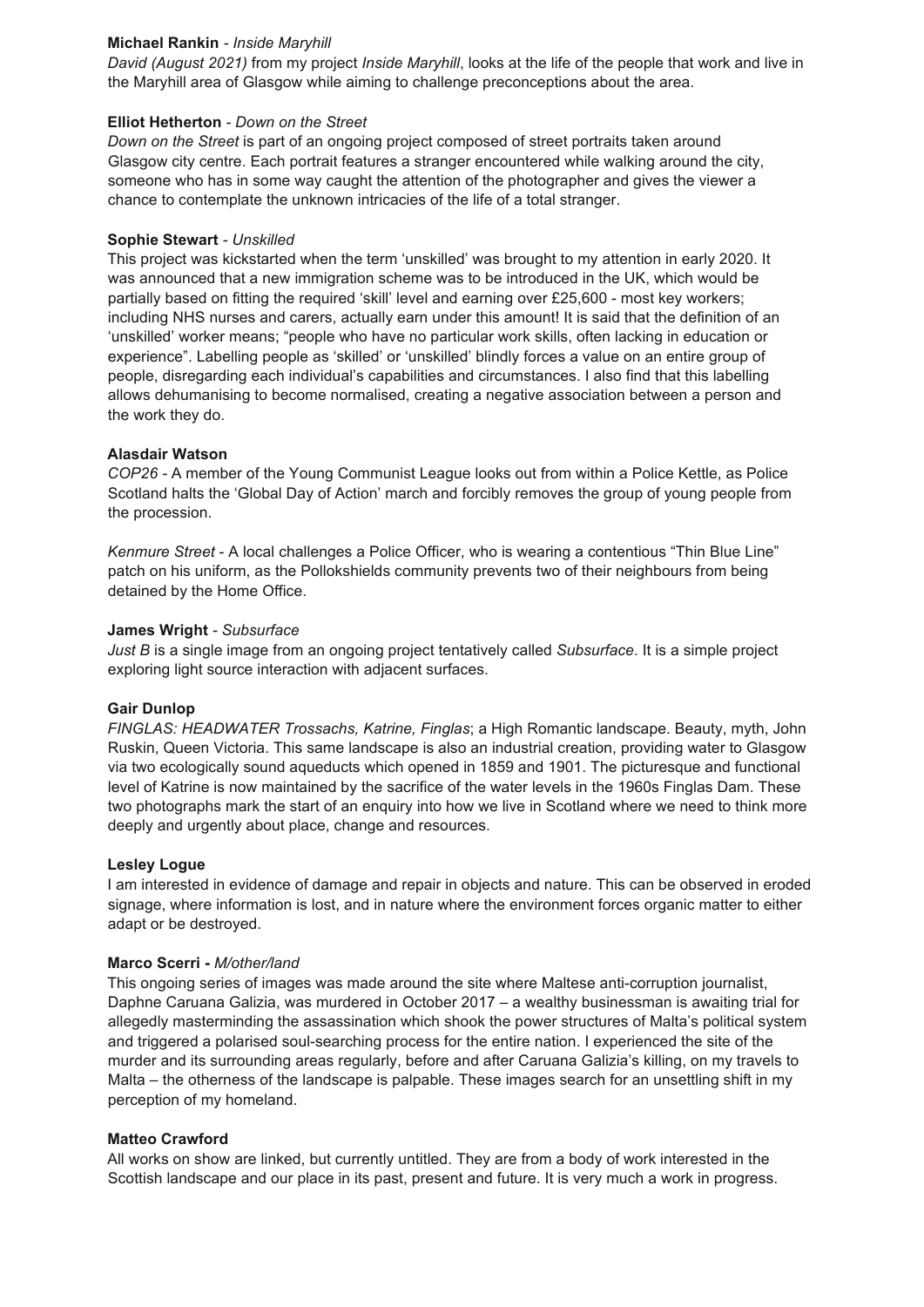### **Joe O'Brien**

I try to share my emotions from a certain time and place through photography, video and writing. Life itself compels me to create. Exploring the world is an investment of my time and energy. I want these experiences to be felt when seeing my work. I want to find sense in the world and embrace its natural beauty to bring inner peace.

### **Holger Mohaupt**

*"We started off with 4 chickens and 7 sheep, now we have 40 odd hens and 7 pigs. We hope to have piglets quite soon and we are due to lamb about 180 sheep."* Only a year ago people clapped for farmers. Now they can feel vilified by vegans and vegetarians for rearing livestock. Diane is such a farmer, with a smallholding on the East Coast of Scotland. Together with her husband Christopher she supplies the local community with free-range eggs, turkeys at Christmas and lambs at Easter. They try to keep their carbon footprint as small as possible.

### **Matt Sillars** *- White Gaze on the Landscape – The Past is Always Present*

Responding to Black Lives Matter I have to account for my privilege and cannot be complicit in silencing other voices through my access to white channels. *White Gaze on the Landscape – The Past is Always Present* comments on the way that Scottish landscapes are not natural but are socially constructed. The woodlands in Inverness are the preserve of the dominant group and are spaces where vulnerability and negative encounters are heightened. Although not visibly marked as such, they are landscapes of white privilege. They act as reminders of inequality. They are as much a monument to colonialism as statues.

# **Michael Thomson** *- Floreat Clutha (Let the Clyde Flourish)*

The title of this project comes from the coat of arms of the Clyde Navigational Trust. Starting at Port Glasgow the Trust developed the Clyde by deepening it to allow trading ships to navigate to Glasgow. At the peak, there were over 20 miles of quays constructed to facilitate trade and industry. The pictures come from a long-term landscape project that covers the section of the Clyde managed by the Trust, from George V Bridge in the East to Port Glasgow/Cardross in the West.

### **Keith Lloyd Davenport**

*The River Clyde* has long been a lifeblood of Scotland, a motif for Glasgow, and all the communities it touches. This body of work is a current "Work in Progress" and explores the rivers journey now and looks to the future of Scotland's great river.

### **Peter Iain Campbell** *- Their Helicopters No Longer Sing*

*Their Helicopters No Longer Sing* is the third chapter in my long-term photography documentary about the incongruous relationship between the oil and gas industry and the North Sea. The work is centred primarily on the burgeoning end of life stage within the oil and gas industrydecommissioning and onland dismantling. The outbreak of COVID-19 and the subsequent global pandemic initially triggered a collapse in the price of oil, and further hastened a determination to divert resources toward the renewables industry.

### **Jeff Edwards** *- Uncontrolled Abstraction: The Elements*

These images are part of an ongoing experimental process, which involves the creation of images influenced by the ideas of space and time by exposing large format film negatives to various techniques such as cliché verre and natural elements, analogous to the classical elements of Earth, Air, Fire and Water, the building blocks of philosophical theories around the globe. While certain aspects are under my command such as the creation of plates for the cliché verre process, the results are left to the mercy of the environments they are placed within or the forces they are subjected to. Fire, ice, smoke and micro explosions all bring an unpredictable nature, particularly when combined with the film, which has its own history and reacts accordingly.

### **Celine McIlmunn** *- Tales of Fear and Anticipation*

These pictures are part of a project exploring some of the thoughts and feelings experienced during the time spent at home in 2020 and 2021. Each one is a unique lumen print, made on pieces cut from a roll of expired Kodak Polymax paper and developed with lengthy exposure to sunlight on my kitchen table.

#### **Brittonie Fletcher -** *Glow Up*

So many potential threats, posing physical harm to humans and our environment surround us, often unseen. Nuclear energy has returned to the limelight of hot-topics - splitting opinion on "clean energy" during COP26, with concerns of nuclear war recently revived. For *Glow Up* Thorium coated lenses were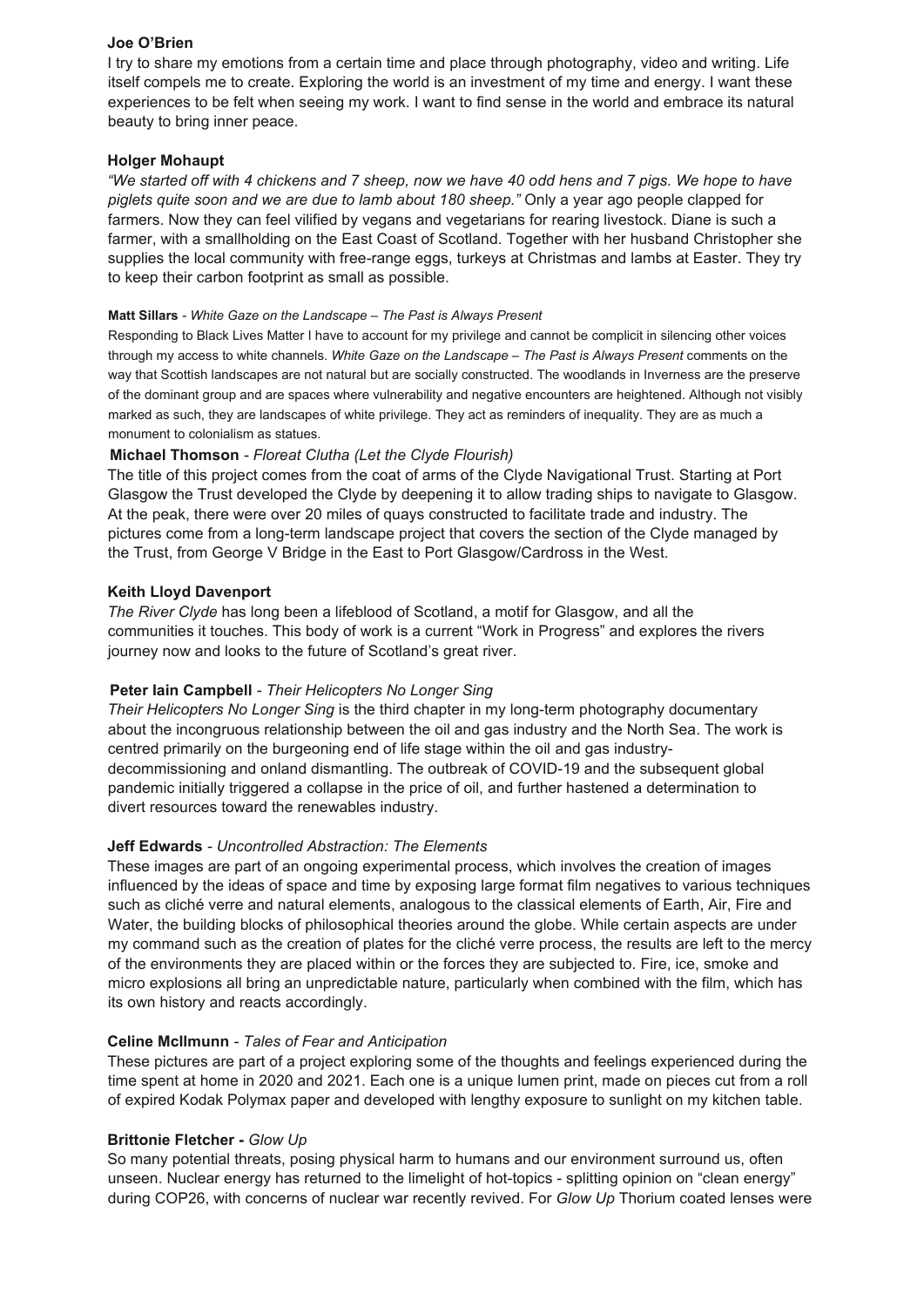used to capture the images and the prints are Uranotypes - made with Uranium salts. Scottish Chemist J Charles Burnett innovated the process in 1856. This project began with a found bottle of' Uranium toner' in a charity shop. Purchased out of concern and curiosity. 'Glow Up' as defined: to present major mental and physical transformations for the better.

### **Keith Jones** *- Proceeds of Slavery*

Following reading about the toppling of the Edward Colston statue in Bristol I was also aware that Glasgow had links to the slave trade, and I made a series chrysotype prints which show buildings in Glasgow with such links. *Proceeds of Slavery* investigates the dichotomy between their architectural beauty and the harsh reality of the source of income used to build them. The tonal qualities of the prints have been deliberately selected to emphasise this duality.

### **Agnieszka Szymaniak**

*Proprius* invites questions of place, temporality and artistic gesture.

Here, I evoke a sense of past, specifically, archaeological time and a return to something lost, or ancient. My practice incorporates both the active exploration of landscape through my own body, on foot, and by eye, through the camera lens. In *coetus hominum*, I have adopted a more overtly sculptural approach to explore questions of presence and absence and address the inherent eeriness or strangeness within certain landscapes.

### **James Cadden**

I am a disabled photographer from Glasgow who has been published internationally. With a background in live music photography, I have taken to wandering the streets of Glasgow wielding a weird wooden camera. The images on show are part of an ongoing pinhole film series. The images were all taken in February of 2022 and represent the changing face of Glasgow.

# **Helen Jones** *- As the Crow Flies*

*As the Crow Flies* is a project that originated during the pandemic in 2020. During this time, I only visited my family on three occasions and made these Polaroids whilst I was there. Being restricted from home made me question what that word means and what I felt I was missing. These images are an attempt to put those feelings into words. The project was developed as part of the Feminist Photography Network online residency which was run in 2021.

# **Csilla Kozma** *- All Evidence of Truth Comes Only from the Senses*

This image is a part of a photography project developed over the last two years using a mixture of different photography techniques and processes to challenge and imagine a whole new world and explores what exists between the external world and the mind.

# **Simon Riddell** *- MENTAL COLLODION*

Borne out of the initial COVID-19 lockdown as a journey of self-discovery and a way of exploring my mental health and emotions, I found my series of self-portraits using the wet collodion process to be cathartic and others were drawn to my work as a way of expressing themselves. I was able to create collodion plates via online video calls, using multiple exposures; a very challenging approach, however, it was one that was necessary to maintain creativity and relationships with others in isolation. These images are not digitally created or manipulated; I followed the same process as invented in 1851.

### **Emanuele Centi**

This project is a portfolio of nude studies, printed as painterly cyanotypes. A reflection on beauty and the ephemeral. The nudes are photographed like a bidimensional still-life. The images are abstracted to their utmost simplicity, lit so that only the mere outlines are visible against a void background.

### **Finlay McIntosh**

This experimental image is from a series which were taken on 25-year-old expired 4x5 sheet film and serve as a love letter to the environment and landscape of my home at the foot of the Scottish Highlands.